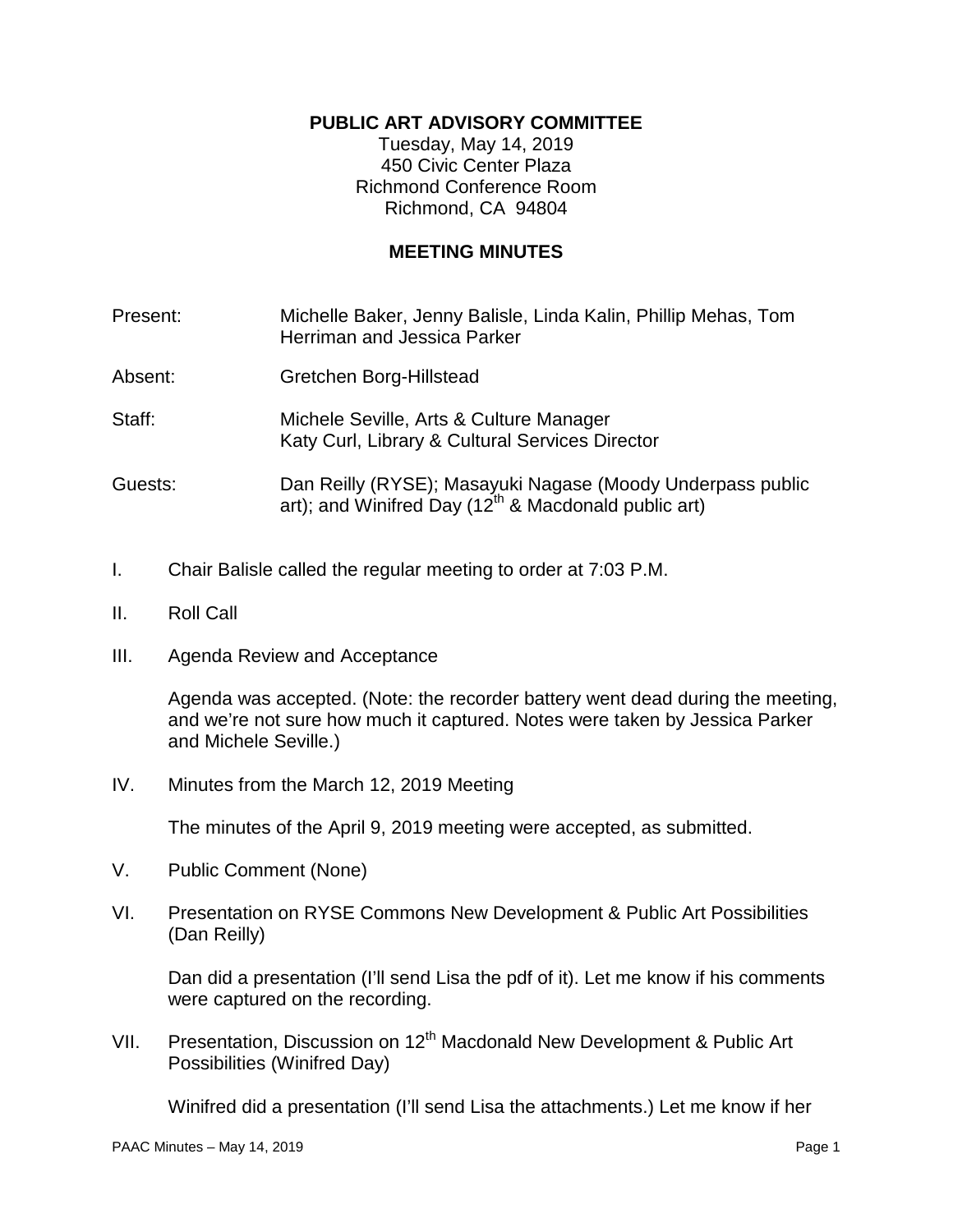comments were captured on the recording.

As project manager for the development, Winifred is putting out an RFP for various art elements: sculpture, four gates, a canopy, a wall and seating area, pavement, and writing by an historian. There will be a selection panel on June  $26<sup>th</sup>$  to decide on the applicants with representatives from the City Manager's office, the PAAC, Kaiser, East Bay Center for the Performing Arts, the Mayor's office, the Arts & Culture Manager, Betty Reid-Soskin, and Richmond Main Street. Seven will be voting members, and the rest will be non-voting. Jessica Parker volunteered to be the PAAC representative.

VIII. Presentation & Vote on Final Design for Officer Moody Underpass Public Art Proposal (Masayuki Nagase)

Masayuki did a presentation. (I'll send Lisa the PowerPoint.) Let me know if his comments were captured on the recorder.

The PAAC voted on Yuki's final design. Unanimous approval; didn't get who moved and seconded.

IX. Action: Review/Approve Private Developer Brochure Changes (Kalin)

Philip Mehas moves to accept all of the changes that Linda Kalin has included in her written attachment.

X. Action: Review/Approve New Planning Checklist (Seville/Kalin)

Michelle Baker's edit suggestion: "at least 1%." Kalin brings up that the existing checklist in the city planning department doesn't make a lot of sense as it is right now, and should be modified for clarity.

RACC member Josh offered to join Staff for a meeting with the Planning Department to sort out the things that we should include in the checklist.

XI. Report on Website Update (Baker)

Michelle Baker reports that the website will be updated when the brochure is finalized.

XII. Recap of PAAC/RACC Retreat and Next Steps for Work Plan for City Manager (Balisle)

Jenny Balisle updated the group about the work plan and estimates that it may take us until August to have a completed document that both groups have agreed to codify.